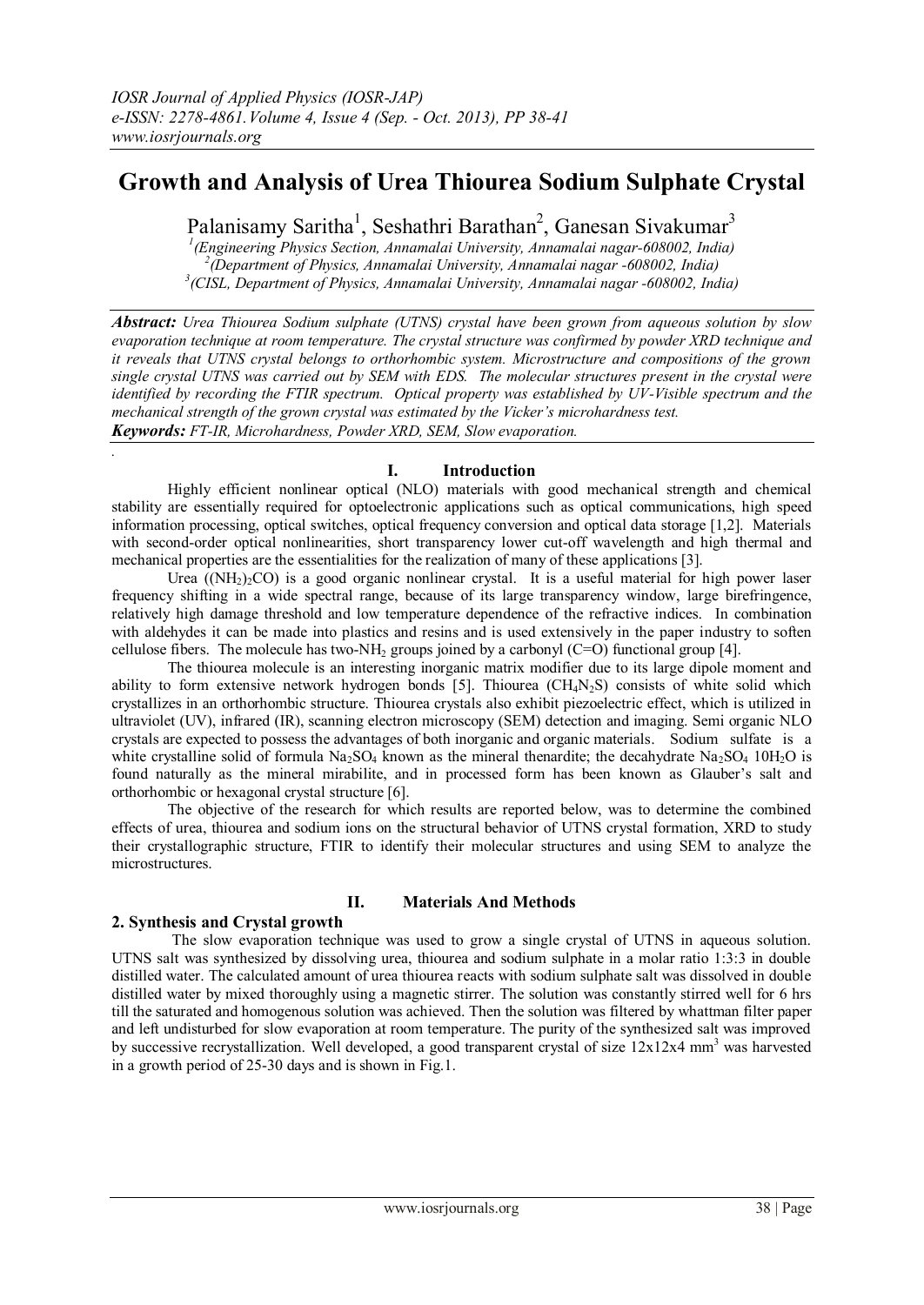

Fig.1.Photograph of UTNS Crystal

## **III. Results And Discussions**

#### **3.1. Powder X-Ray diffraction analysis**

The grown crystal was subjected to powder X-ray diffraction analysis using diffraction system X-PERT -PRO with Cu K alpha radiation ( $\lambda$ =1.54060Å). The powdered sample was scanned over the range (2θ) 10 to 80<sup>°</sup>. The reflection peaks corresponding to different crystal planes in XRD spectrum were indexed (Fig.2.). The obtained XRD pattern was analyzed by PROSZKI software package [7]. The results suggest that the crystal belongs to orthorhombic system. The sharp and well defined peaks confirm the good crystalline of the grown crystal.



Fig.2.XRD analysis of UTNS Crystal

#### **3.2. FTIR spectrum analysis**

In order to analyze the grown crystal qualitatively for the presences of functional groups were identified by the FT-IR spectrum was recorded between  $4000 - 400$  cm<sup>-1</sup> using Perkin Elmer RX1 FT-IR spectrometer, by KBr pellet technique. The FTIR spectrum of UTNS crystal is shown in Fig.3.



Fig.3.FT-IR spectrum of UTNS Crystal The strong absorption bands in the region  $3170 - 3390$  cm<sup>-1</sup> corresponds to symmetric and asymmetric stretching vibration of NH<sub>2</sub> group of thiourea [8, 9]. The band at 1612 cm<sup>-1</sup> may be attributed to NH<sub>2</sub> bending of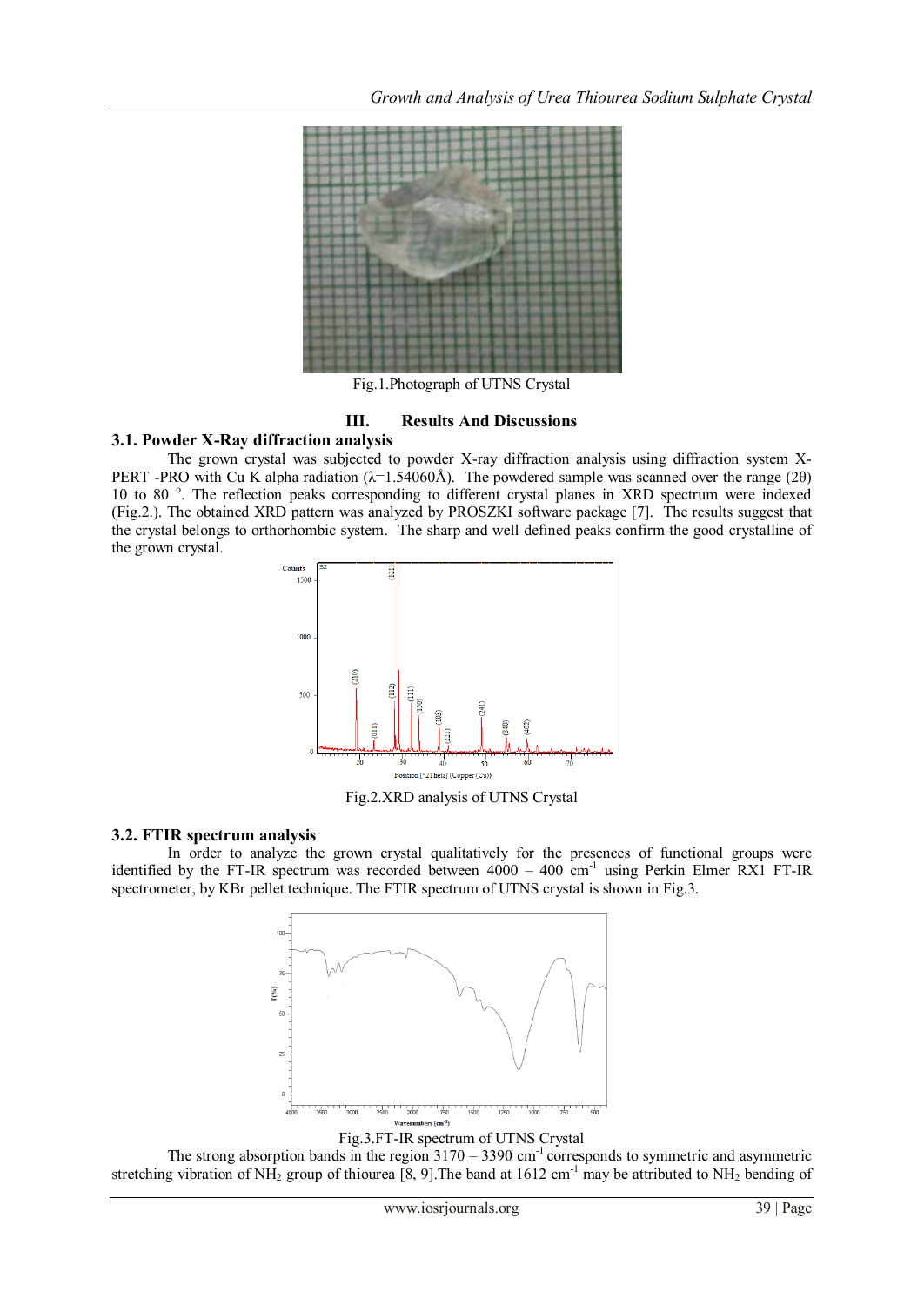scissors vibration. The single band structure at  $1463 \text{ cm}^{-1}$  is due to asymmetric stretching vibrations of N-C-N. The band at 1124 cm<sup>-1</sup> is assigned to bending (rocking) vibration of NH<sub>2</sub>. The C=S asymmetric stretching vibration is observed at 1411 cm<sup>-1</sup> and the symmetric stretching vibration of C=S band at 720 cm<sup>-1</sup> respectively [10, 11]. The strong band at 619 cm<sup>-1</sup> is due to rocking vibration of C-H bond. Small band at 489 cm<sup>-1</sup> is attributed to the bending vibration of N-C-S molecules.

### **3.3. Optical transmission spectrum analysis**

UV-Visible spectral studies is a useful tools determine the transparency which an important requirement for a material to be optically active. The optical transmission spectrum of UTNS was recorded in the range 200 – 1100 nm using Shimadzu –UV 1800 spectrometer. The plot of transmittance (%) vs. wavelength (nm) is shown in Fig.4. There is no absorption band between 300 and 1100 nm. The sample has a good transmittance and the lower cut off wavelength lies below 300 nm and is almost equal to thiourea. The material is found to be transparent to all radiations in the wavelength range  $300 - 1100$  nm. The absence of absorption in the visible region clearly indicates that UTNS can be used as a window material in Optical instruments [12].



Fig.4.UV-vis spectrum of UTNS

## **3.4. Mechanical strength studies**

The mechanical strength of the crystal was made by Vickers's microhardness test at room temperature. Observations of the various indentations test were done using the Metallux-II Metallurgical Microscope. Vickers's microhardness study for UTNS crystal is performed on polished smooth surface of the crystal with different loads like 10g, 20g, 30g, 40g, 50g, 60g and 70 g. The maximum load is restricted to above 60g as micro cracks were developed at higher loads. The Hardness numbers of the grown crystal was calculated using the relation,  $H_V = 1.8544 \text{ P/d}^2 \text{ kg/mm}^2$ . Where P is the applied load in kg, d is the average diagonal length in mm of the indentation impression. Hardness number of the crystal increases gradually with increase in load.  $H<sub>V</sub>$  value increases up to a load of 60 g. Cracks develop around the indentation mark above the load of 60 g. This indicates that UTNS crystal has a high VHN value comparable with other organic NLO as well as semi organic NLO crystals [13].

## **3.5. SEM with EDS analysis**

SEM analysis provided information's about the nature, suitability for device fabrications and also it is used to check the presence of imperfections. SEM analysis was carried out using JEOL JSM-5610 LV Scanning Electron Microscope with an accelerating voltage of 20kV, at high vacuum mode and secondary electron image (SEI). Since semi organic crystals are non-conducting in nature, gold coating (JEOL auto fine Coater JFS-1600) was done for 120 s before subjecting the UTNS crystal surface to electron beam [14]. UTNS crystal has well developed morphology with several habit faces (Fig. 5a). It exhibiting layered growth and it is observed that the basic units are arranged in different layers, which is a clear evidence for the stacking of fundamental units during crystal growth. UTNS crystal was also analyzed by energy dispersive spectroscopy (EDS) for qualitative and quantitative information and is shown in figure.5b. From the EDS spectra Na and S doped are present in the UTNS crystal.